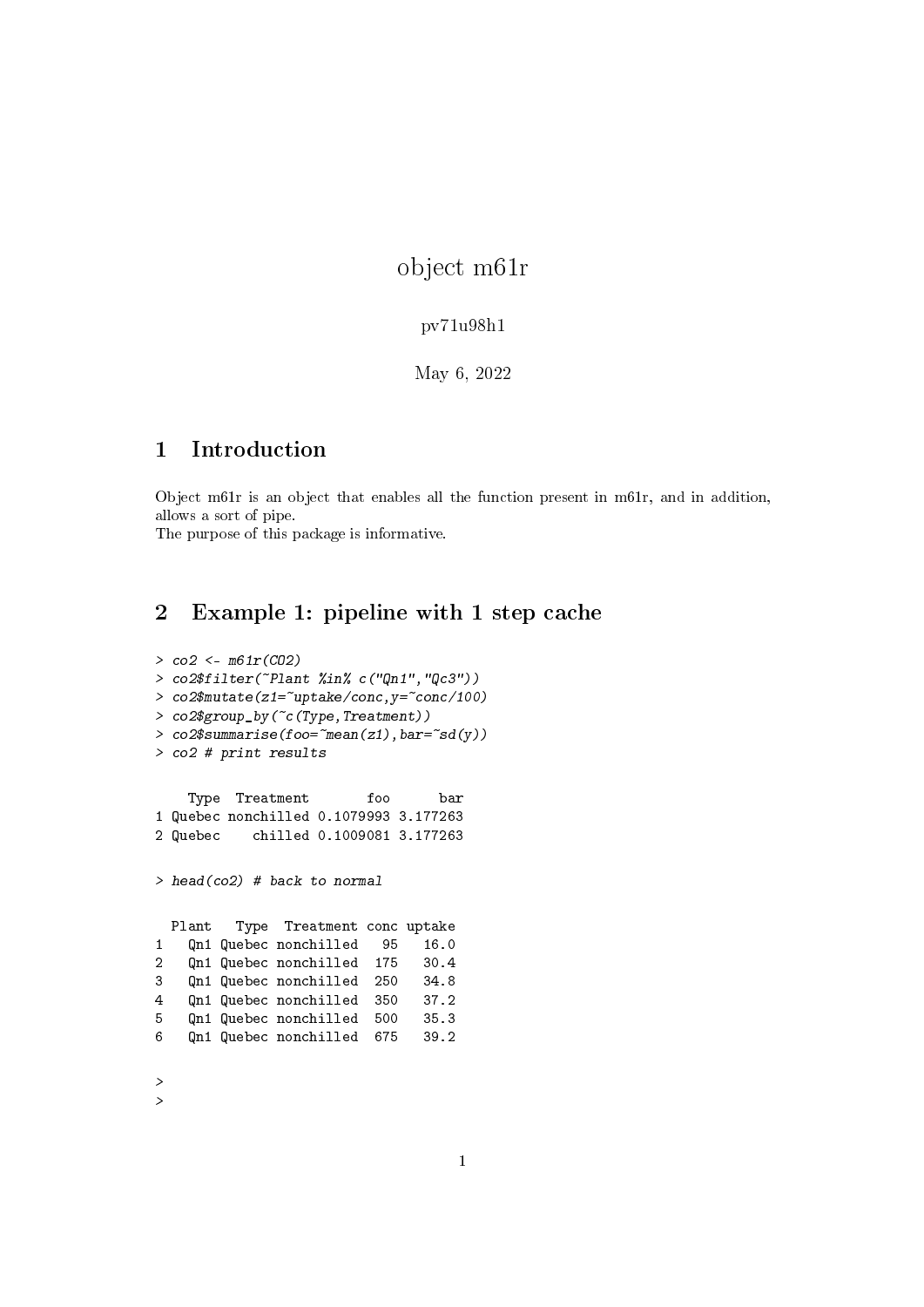## 3 Example 2: get only a data.frame as result

```
> co2 <- m61r(CO2)
> co2$filter(~Plant %in% c("Qn1","Qc3"))
> co2$transmutate(z1=~uptake/conc,y=~conc/100)
> tmp <- co2[] # get only the data.frame and not the whole m61r object
> head(tmp)
         z1 y
1 0.16842105 0.95
2 0.17371429 1.75
3 0.13920000 2.50
4 0.10628571 3.50
5 0.07060000 5.00
6 0.05807407 6.75
> class(tmp)
[1] "data.frame"
>
4 Example 3: manipulation of a m61r object
> co2 <- m61r(CO2)
> head(co2)
 Plant Type Treatment conc uptake
1 Qn1 Quebec nonchilled 95 16.0
2 Qn1 Quebec nonchilled 175 30.4
3 Qn1 Quebec nonchilled 250 34.8
4 Qn1 Quebec nonchilled 350 37.2
5 Qn1 Quebec nonchilled 500 35.3
6 Qn1 Quebec nonchilled 675 39.2
> names(co2)
[1] "Plant" "Type" "Treatment" "conc" "uptake"
> dim(co2)[1] 84 5
```
 $> co2[1,]$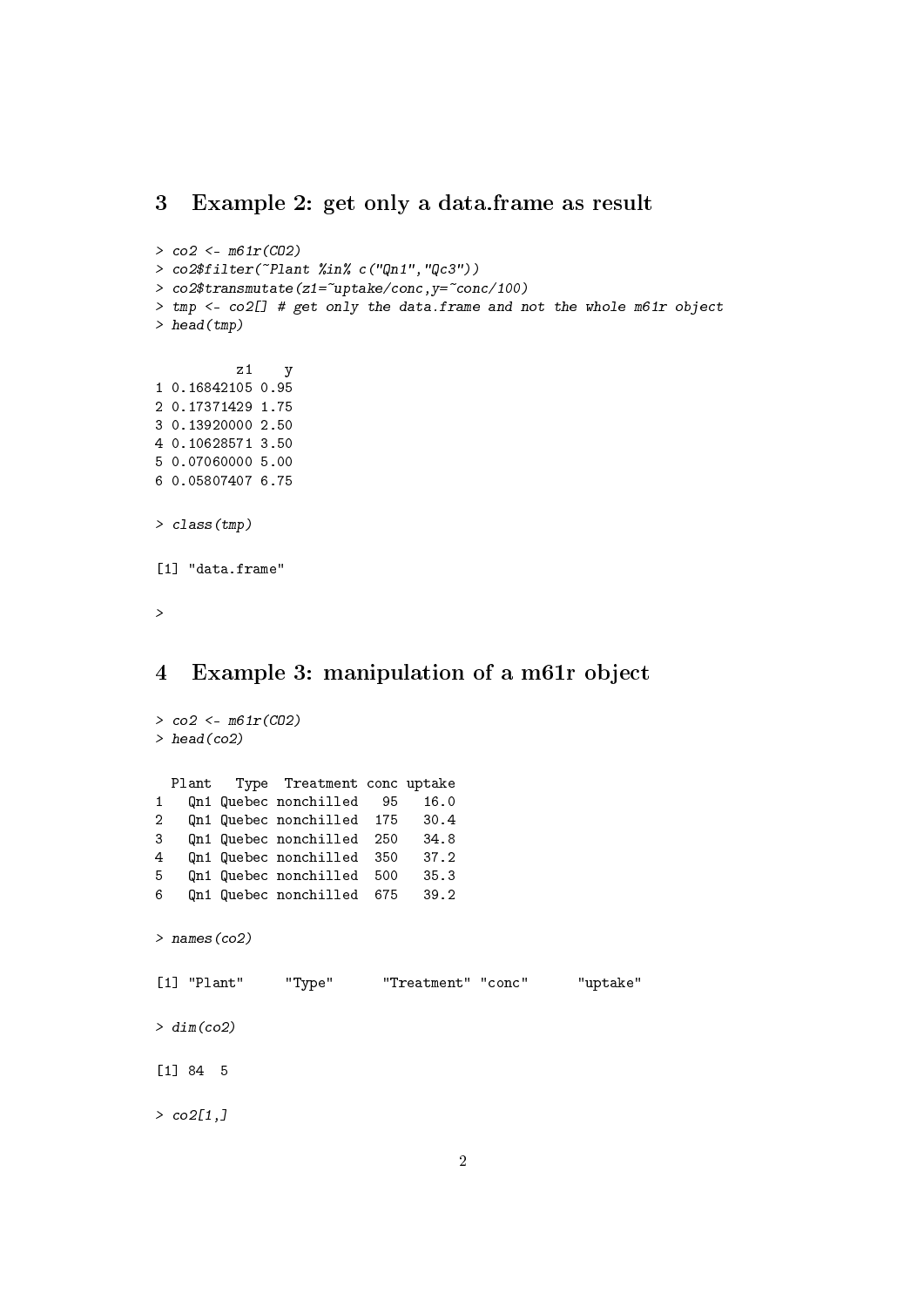```
Plant Type Treatment conc uptake
1 Qn1 Quebec nonchilled 95 16
> head(co2[,2:3])
   Type Treatment
1 Quebec nonchilled
2 Quebec nonchilled
3 Quebec nonchilled
4 Quebec nonchilled
5 Quebec nonchilled
6 Quebec nonchilled
> co2[1:10, 1:3]Plant Type Treatment
1 Qn1 Quebec nonchilled
2 Qn1 Quebec nonchilled
3 Qn1 Quebec nonchilled
4 Qn1 Quebec nonchilled
5 Qn1 Quebec nonchilled
6 Qn1 Quebec nonchilled
7 Qn1 Quebec nonchilled
8 Qn2 Quebec nonchilled
9 Qn2 Quebec nonchilled
10 Qn2 Quebec nonchilled
> co2[1,"Plant"]
 Plant
1 Qn1
> str(co2)Classes 'm61r', 'environment' <environment: 0x56080dfd9328>
> co2[1,"conc"] <- 100
> co2[1,] # w/temporary change
 Plant Type Treatment conc uptake
1 Qn1 Quebec nonchilled 100 16
> co2[1,] # back to normal
 Plant Type Treatment conc uptake
1 Qn1 Quebec nonchilled 95 16
```